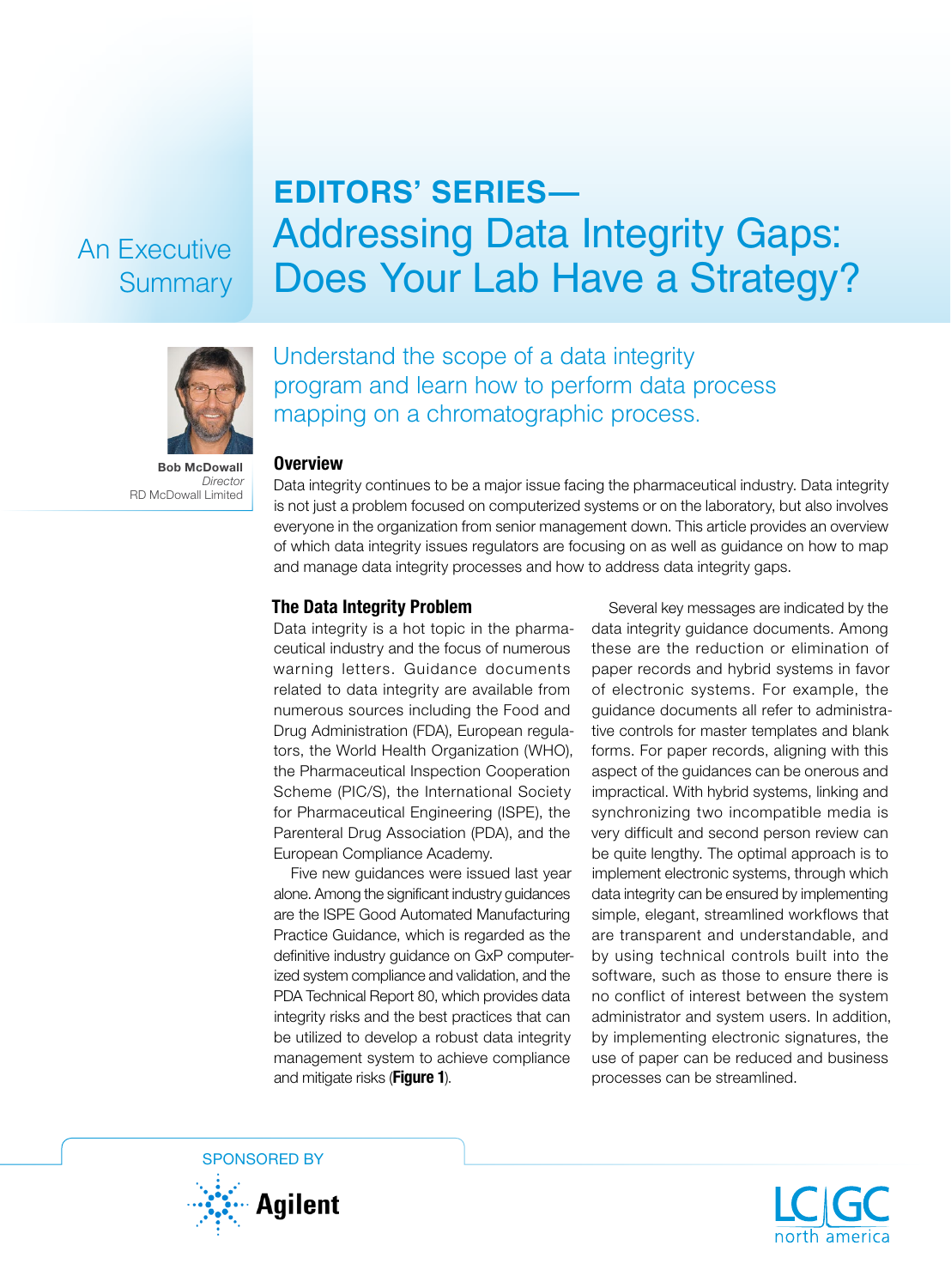Each of the individual data integrity guidances has additional key messages regarding the use of risk management to meet data integrity principles. For example:

• The WHO on Good Data & Record Management Practices (2016) refers to the need to map data processes and then apply risk management and sound science to defining the data lifecycle.



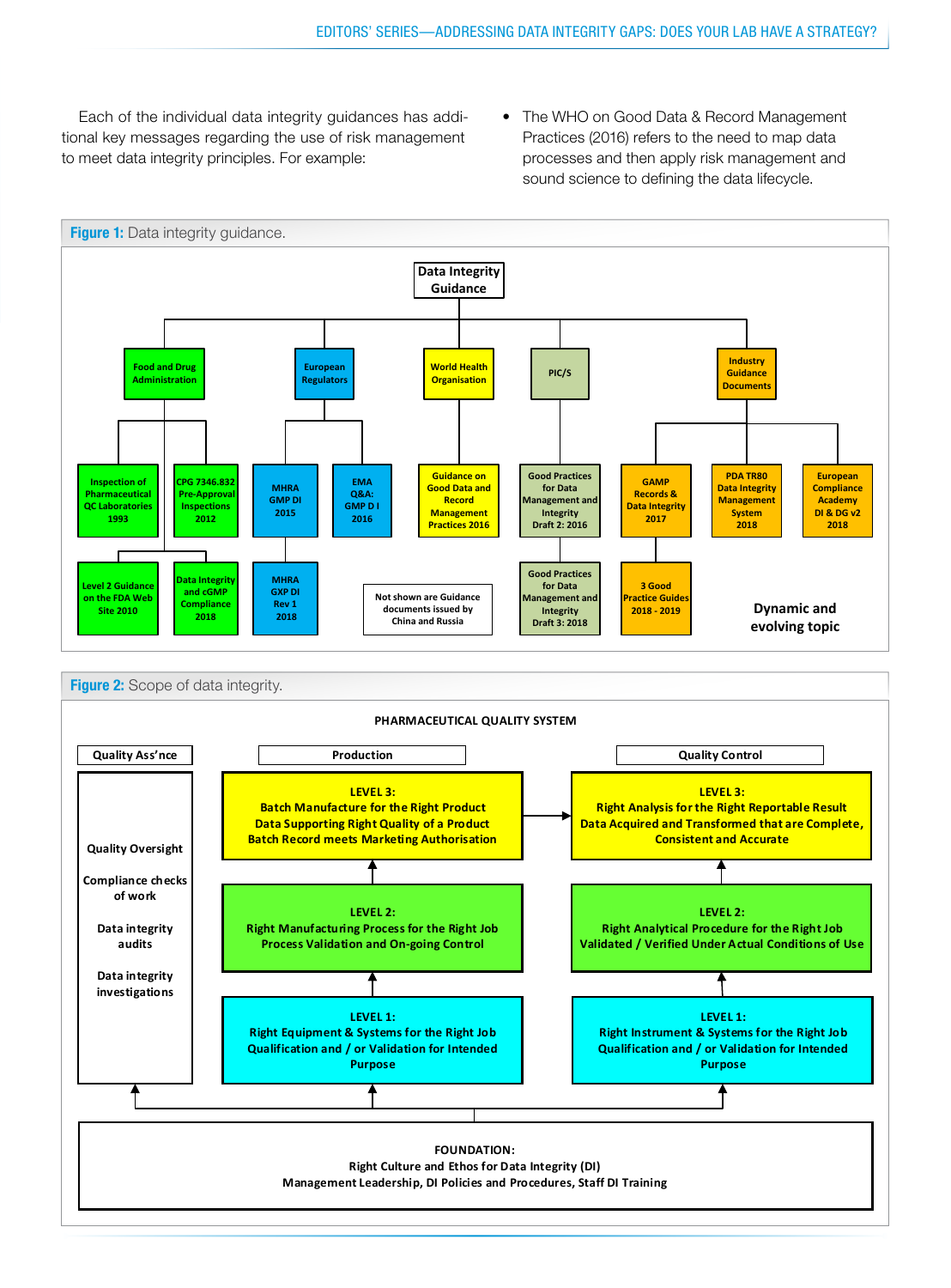

- The PIC/S Good Practices for Data Management and Integrity (2018) refers to the use of risk management based on data criticality to determine the importance of each data/processing step.
- The Medicines and Healthcare Products Regulatory Agency (MHRA) "GXP" Data Integrity Guidance & Definitions (2018) refers to the need to operate a system with an acceptable state of control based on risk assessment.

In summary, the regulatory expectations are to map and understand data processes, to identify risks to the data that are generated, and to put controls in place to mitigate the risk.

#### Data Integrity in the Pharmaceutical Quality System

A useful model for interpreting the principles of data integrity provided in the regulatory guidances and for putting the

" When it comes to assessing a laboratory with several stand-alone chromatography data systems (CDS), FDA 483 findings continue to reveal numerous vulnerabilities. It is not unusual to find that users share login credentials, so there is no means of attribution, and that they often have access to all of the administrative system privileges."

principles into practice is provided in Figure 2. As illustrated, nt based on data criticality to determine entity data integrity touches on all parts of the pharmaceutical quality system, which can be seen as having four levels.

- The foundation level includes having the right culture and ethos for data integrity, as well as having management leadership that is involved. Management must get the culture and ethos right, raise problems, and admit mistakes.
- For the quality control pillar, directly above the foundation level in Level 1 is the need for the right analytical instruments and computerized systems to do the job and the requirement that these analytical instruments be qualified and that computer systems be validated for the intended use.
- Above that in Level 2 is the need for the right analytical procedure for the right job and requires that these procedures be validated or verified, as needed, to ensure that the procedures are under control.
- Above that in Level 3, which is dependent on the other three layers underneath, is the need for the right analysis for the right reportable result and the requirement that acquired and transformed data are complete, consistent, and accurate.

#### Assessment of Processes and Systems

Compliance with the data integrity guidances starts with an assessment of processes and systems (Figure 3). The first step is to compile an inventory of paper-based, hybrid, and electronic processes and systems. Then, each system is assessed to identify vulnerabilities, starting with the most critical systems. There are two assessment approaches: use of a checklist or data process mapping. A checklist can be useful, but strict adherence to the checklist may result in risks being missed. Also, checklists tend to be used to assess computerized systems, while paper-based processes are often overlooked. On the other hand, data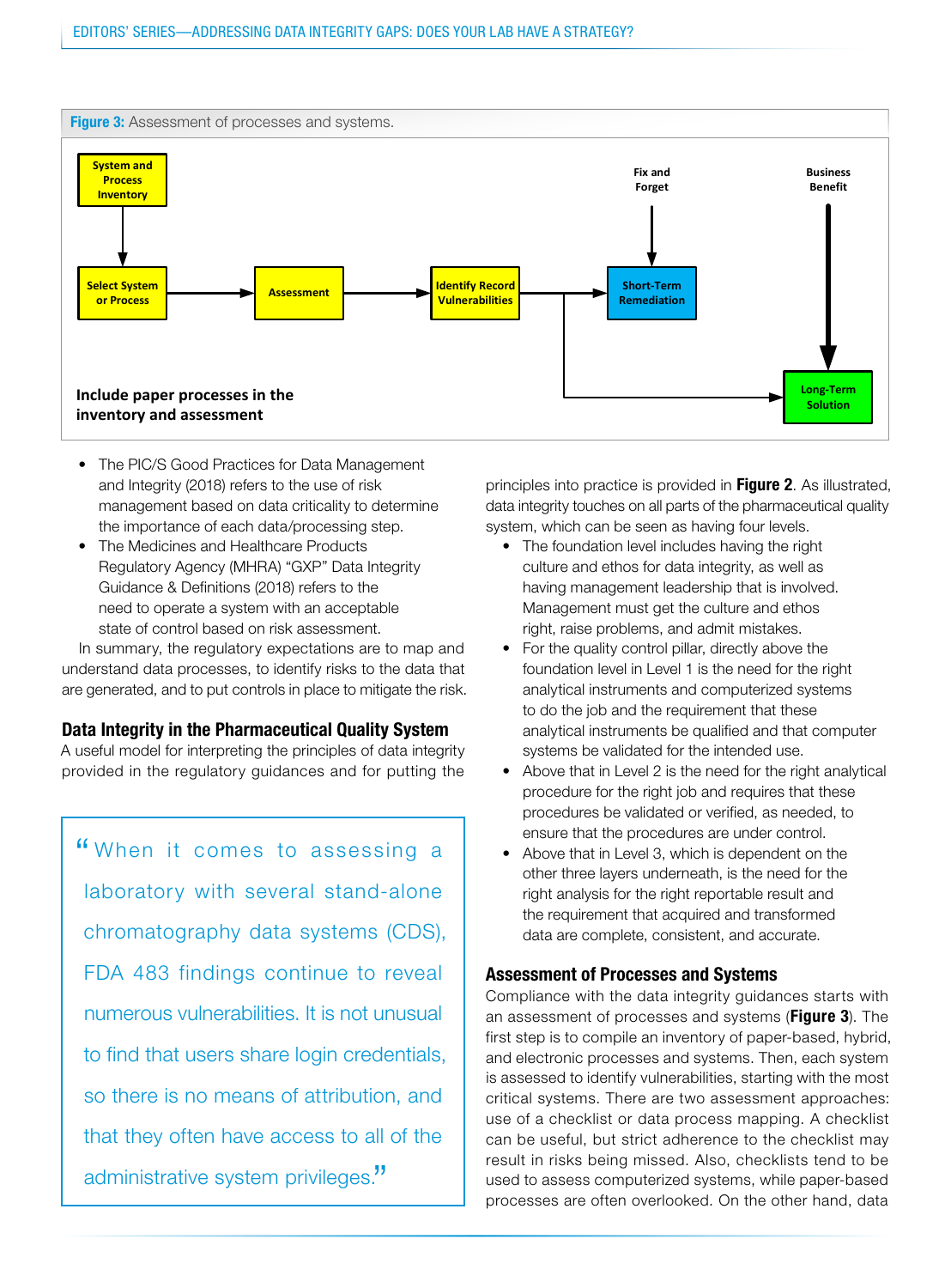



process mapping involving subject matter experts is more likely to provide visualization of the entire process, including all data and risks.

Data process mapping is commonly done using a whiteboard or a flip chart and involves a facilitator who works with subject matter experts that know the computer system and/

or the manual processes that surround it. The facilitator asks straightforward questions like: What do you do? How do you start? What are the inputs? What do you do in this process? The process is iterative and it make take two or three attempts until the entire process can be visualized. Once completed, its advantage over checklists is the ability to see the entire